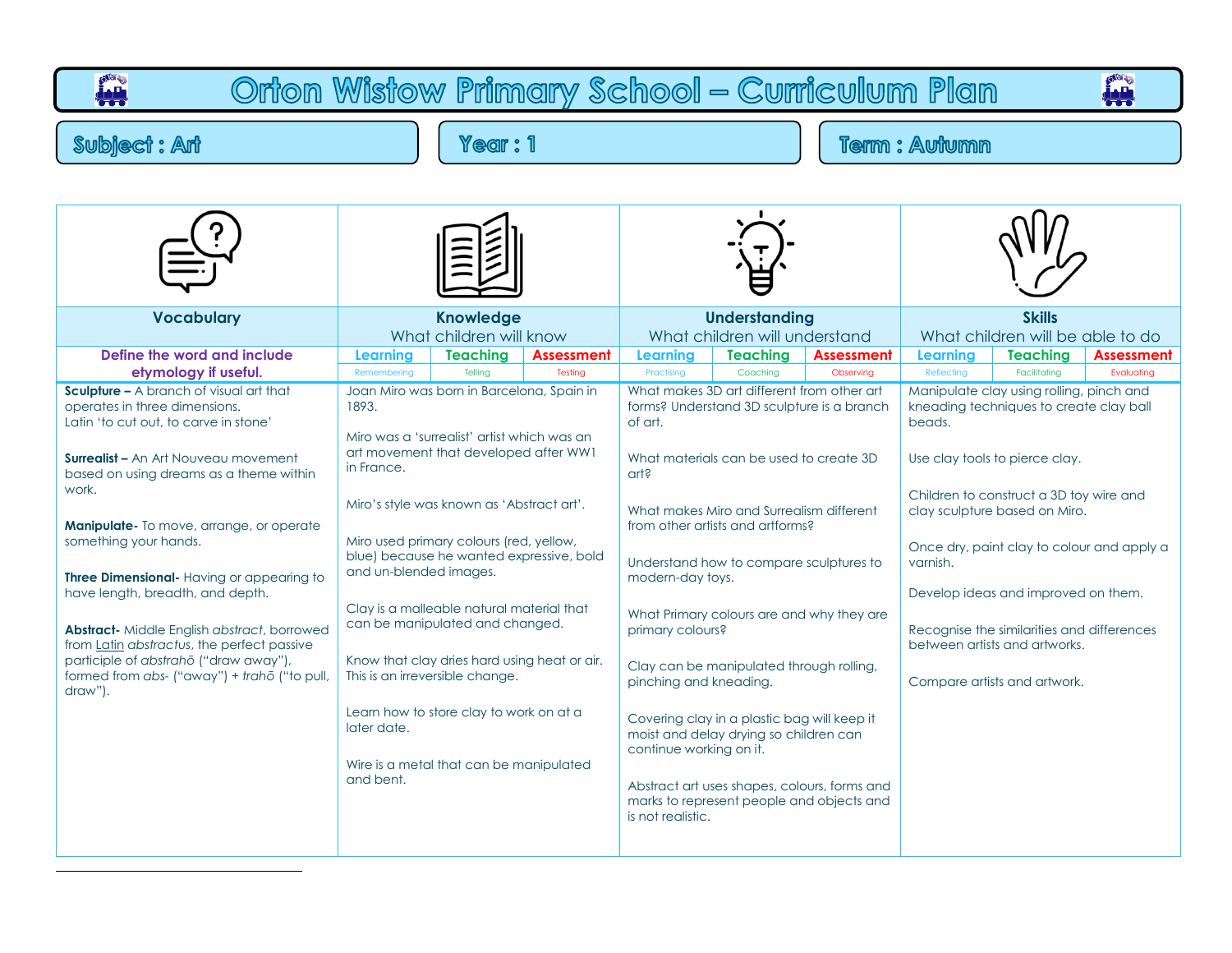## **Useful information**

#### **Surrealism**-

The Surrealist idea of drawing and painting from your subconscious helped to fuel his imagination. Miró began panting organic forms and creating dream-like paintings. He was inspired by Surrealist poets and enjoyed illustrating poetry in his artist's books. Miró painted his first Surrealist painting, The Tilled Field, in 1924. Other Surrealists admired Miró and he had a successful Surrealist exhibition in Paris in 1925.



**Miro's '***Carnaval d'Arlequin (Carnival of Harlequin)***, 1924–25** 

#### **Website links**-

Information on the sculpture <https://babbledabbledo.com/easy-art-kids-wire-sculpture/>

Information on Joan Miro <https://www.tate.org.uk/art/artists/joan-miro-1646>

A high quality image that can be used to zoom into Miro's artwork [https://artsandculture.google.com/asset/carnaval-d-arlequin-carnival-of-harlequin-joan](https://artsandculture.google.com/asset/carnaval-d-arlequin-carnival-of-harlequin-joan-mir%C3%B3/RgH8MMLuWyoUCA?ms=%7B%22x%22%3A0.6299700067929737%2C%22y%22%3A0.6494582265427465%2C%22B%22%3A11%2C%22z%22%3A11%2C%22size%22%3A%7B%22width%22%3A0.6814715118887393%2C%22height%22%3A0.44984423676012464%7D%7D)[mir%C3%B3/RgH8MMLuWyoUCA?ms=%7B%22x%22%3A0.6299700067929737%2C%22y%22%3A0.6494582265427465%2C%22B%22%3A11%2C%22z%22%3A11%2C%22size%22%3A%7B%22wi](https://artsandculture.google.com/asset/carnaval-d-arlequin-carnival-of-harlequin-joan-mir%C3%B3/RgH8MMLuWyoUCA?ms=%7B%22x%22%3A0.6299700067929737%2C%22y%22%3A0.6494582265427465%2C%22B%22%3A11%2C%22z%22%3A11%2C%22size%22%3A%7B%22width%22%3A0.6814715118887393%2C%22height%22%3A0.44984423676012464%7D%7D) [dth%22%3A0.6814715118887393%2C%22height%22%3A0.44984423676012464%7D%7D](https://artsandculture.google.com/asset/carnaval-d-arlequin-carnival-of-harlequin-joan-mir%C3%B3/RgH8MMLuWyoUCA?ms=%7B%22x%22%3A0.6299700067929737%2C%22y%22%3A0.6494582265427465%2C%22B%22%3A11%2C%22z%22%3A11%2C%22size%22%3A%7B%22width%22%3A0.6814715118887393%2C%22height%22%3A0.44984423676012464%7D%7D)

A glossary of artistic terminology <https://www.tate.org.uk/art/art-terms/a>

Clay resources for KS1 <https://www.twinkl.co.uk/search>(search clay)

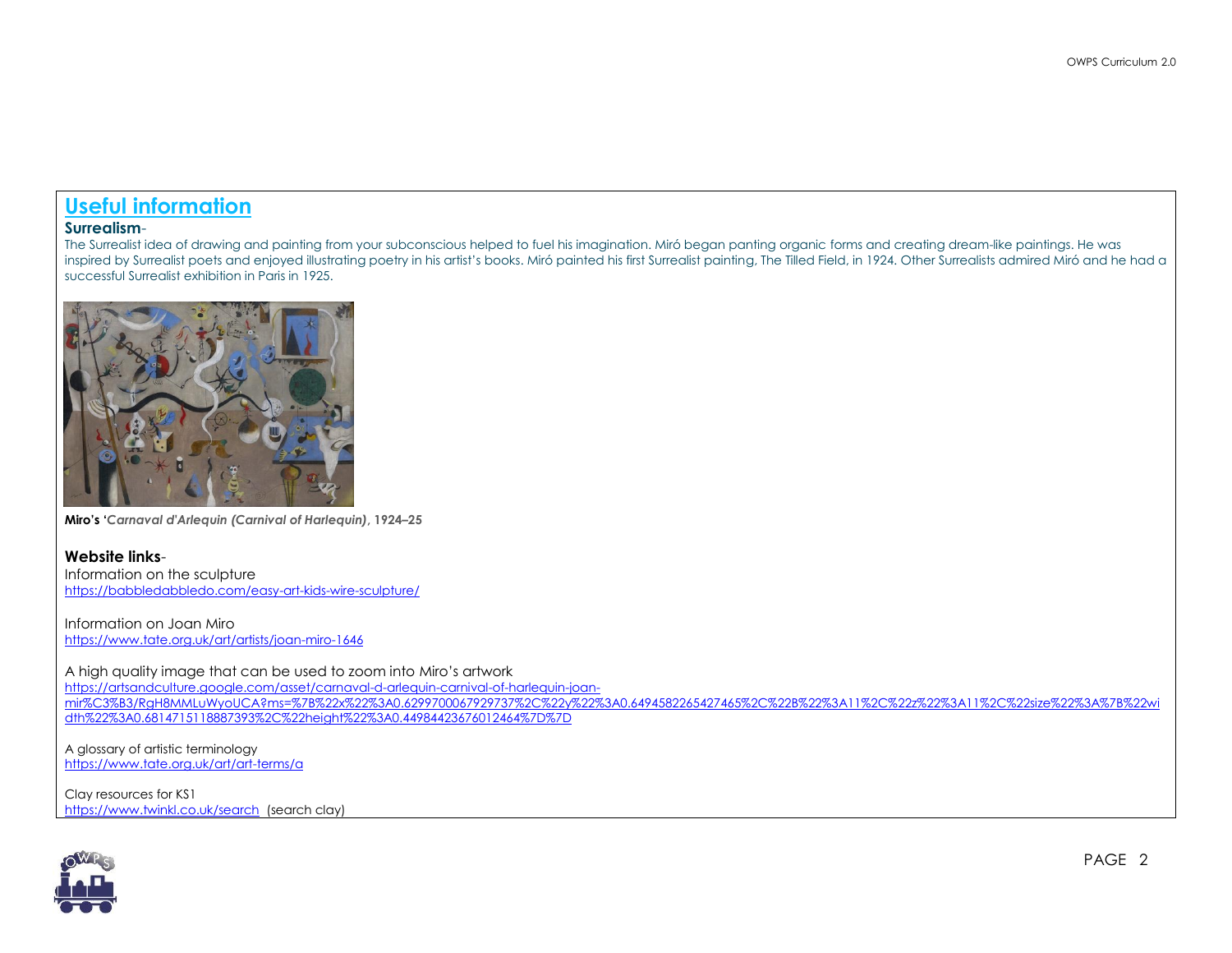

# **Orton Wistow Primary School – Curriculum Plan**

**Subject : Art Year : 1 Term : Spring**

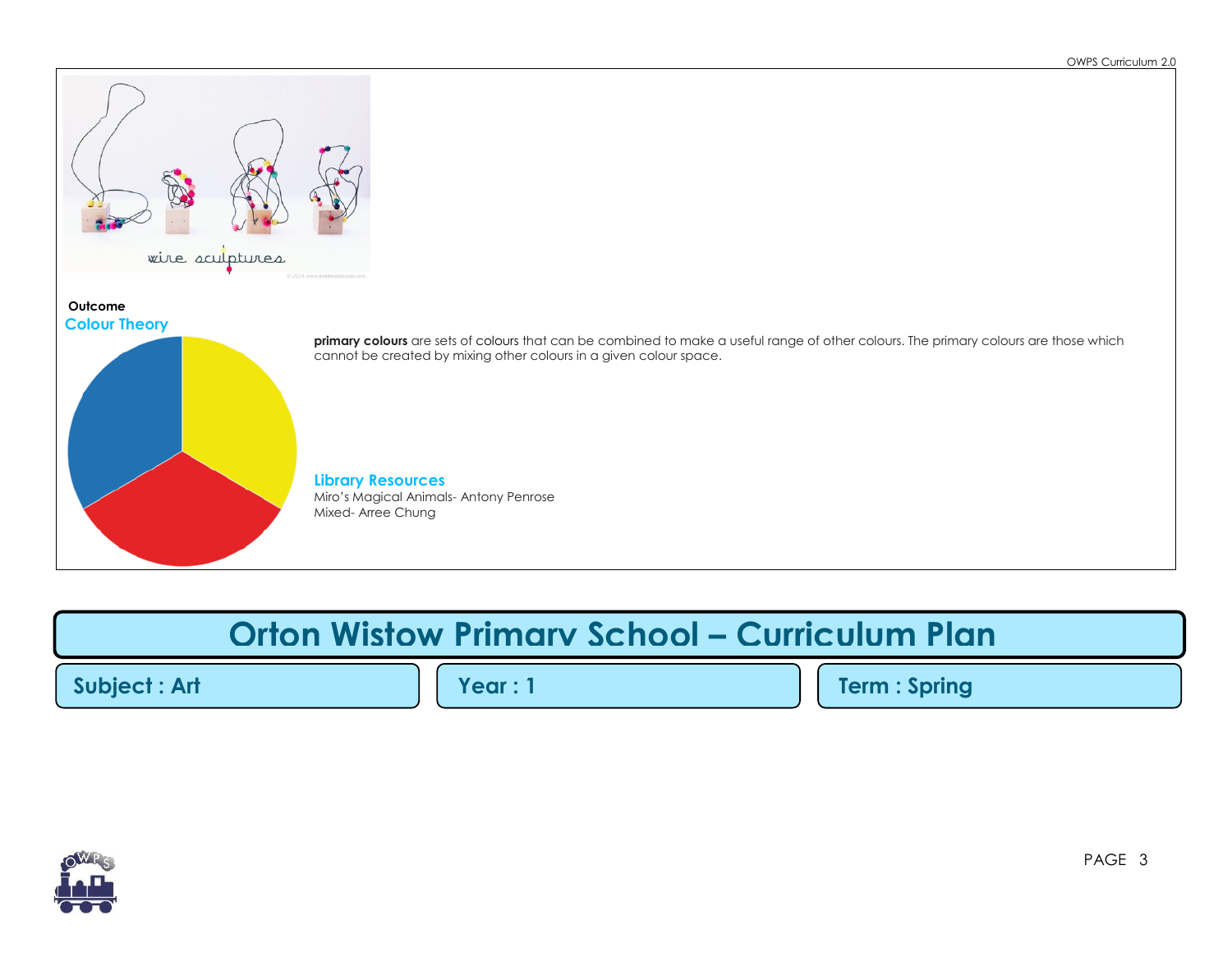OWPS Curriculum 2.0

|                                                                                                                                                                                                                           |                                                                                          |                                                                                                                                        |            |                                                                                                                     |                                                                                          |            | אש וויטוטטוווטט ניזי ט                                                                                                                     |                                            |            |
|---------------------------------------------------------------------------------------------------------------------------------------------------------------------------------------------------------------------------|------------------------------------------------------------------------------------------|----------------------------------------------------------------------------------------------------------------------------------------|------------|---------------------------------------------------------------------------------------------------------------------|------------------------------------------------------------------------------------------|------------|--------------------------------------------------------------------------------------------------------------------------------------------|--------------------------------------------|------------|
| <b>Vocabulary</b>                                                                                                                                                                                                         | Knowledge<br>What children will know                                                     |                                                                                                                                        |            | Understanding<br>What children will understand                                                                      |                                                                                          |            | <b>Skills</b><br>What children will be able to do                                                                                          |                                            |            |
| Define the word and include                                                                                                                                                                                               | Learnina                                                                                 | <b>Teaching</b>                                                                                                                        | Assessment | Learnina                                                                                                            | <b>Teaching</b>                                                                          | Assessment | Learning                                                                                                                                   | <b>Teaching</b>                            | Assessment |
| etymology if useful.                                                                                                                                                                                                      | Remembering                                                                              | Telling                                                                                                                                | Testing    | Practising                                                                                                          | Coaching                                                                                 | Observing  | Reflecting                                                                                                                                 | Facilitating                               | Evaluating |
| <b>Printmaking</b> - The field of art concerned,<br>roughly, with the transfer of ink or paint from<br>a plate or a block or through a screen<br>mesh onto paper.                                                         | Printmaking is a form of art.<br>onto another surface.                                   | Printing transfers the surface of an object                                                                                            |            | used to create art?<br>object to a piece of paper.                                                                  | What is printmaking and how can it be<br>How you can transfer an image from an           |            | Transfer an image from an object to paper.<br>Experiment with printing to create a 'clean'<br>print (try to recreate the image perfectly). |                                            |            |
| <b>Transfer</b> – To move from one place to<br>another. Old French transferer or directly<br>from Latin transferre "bear across, carry<br>over, bring through; transfer, copy,<br>translate," from trans "across, beyond" | scrapers, sponges).                                                                      | A range of objects to create a print (corks,<br>The <b>texture</b> of printing can create<br>distinctions between the same colour e.g. |            | objects?                                                                                                            | You create a print using a range of given<br>That you create texture using printing e.g. |            | Use objects to produce a print.<br>Construct a collage based on Rousseau's<br>'Surprise! Tiger in a tropical storm'.                       |                                            |            |
| <b>Texture</b> – To give (a surface) a rough or<br>raised texture. From Middle<br>French texture and directly from<br>Latin textura "web, texture, structure," from<br>stem of texere "to weave.".                        | green on green.<br>Collage is a type of artwork.<br>1936.                                | <b>Frank Stella</b> was born in Massachusettes in                                                                                      |            | used prints to create collage images.<br>Who is Henri Rousseau?                                                     | use pencils to scrape into the ink?<br>Who is Frank Stella? Understand how he            |            | Use the 'Austin's Butterfly' technique to<br>improve a drawing.<br>Develop ideas and improved on them.                                     | Use a sketchbook to experiment with ideas. |            |
| <b>Naive art-</b> (of a person or action) showing a<br>lack of experience, wisdom, or judgement.<br>In art terms, the artists as no formal training<br>and their art are in a 'simplistic' style.                         | Frank Stella was a printmaker.<br>Henri Rousseau was born in Mayenne,<br>France in 1844. |                                                                                                                                        |            | Understand what 'naïve art' is.<br>Understand why Rousseau's animals do not<br>look perfect in form and appearance. |                                                                                          |            | Compare images and give feedback.                                                                                                          |                                            |            |
| Collage-A piece of art made by sticking<br>various different materials such as<br>photographs and pieces of paper or fabric<br>on to a backing.                                                                           | left France).                                                                            | Rousseau painted animals based on<br>literature and not observations (he never<br>Rousseau's style was known as 'Naive art'.           |            | How to create a collage?<br>It is important to give positive yet critical<br>feedback.                              | Practise helps to improve drawing skills.                                                |            |                                                                                                                                            |                                            |            |

**Useful information Naïve Art**-



PAGE 4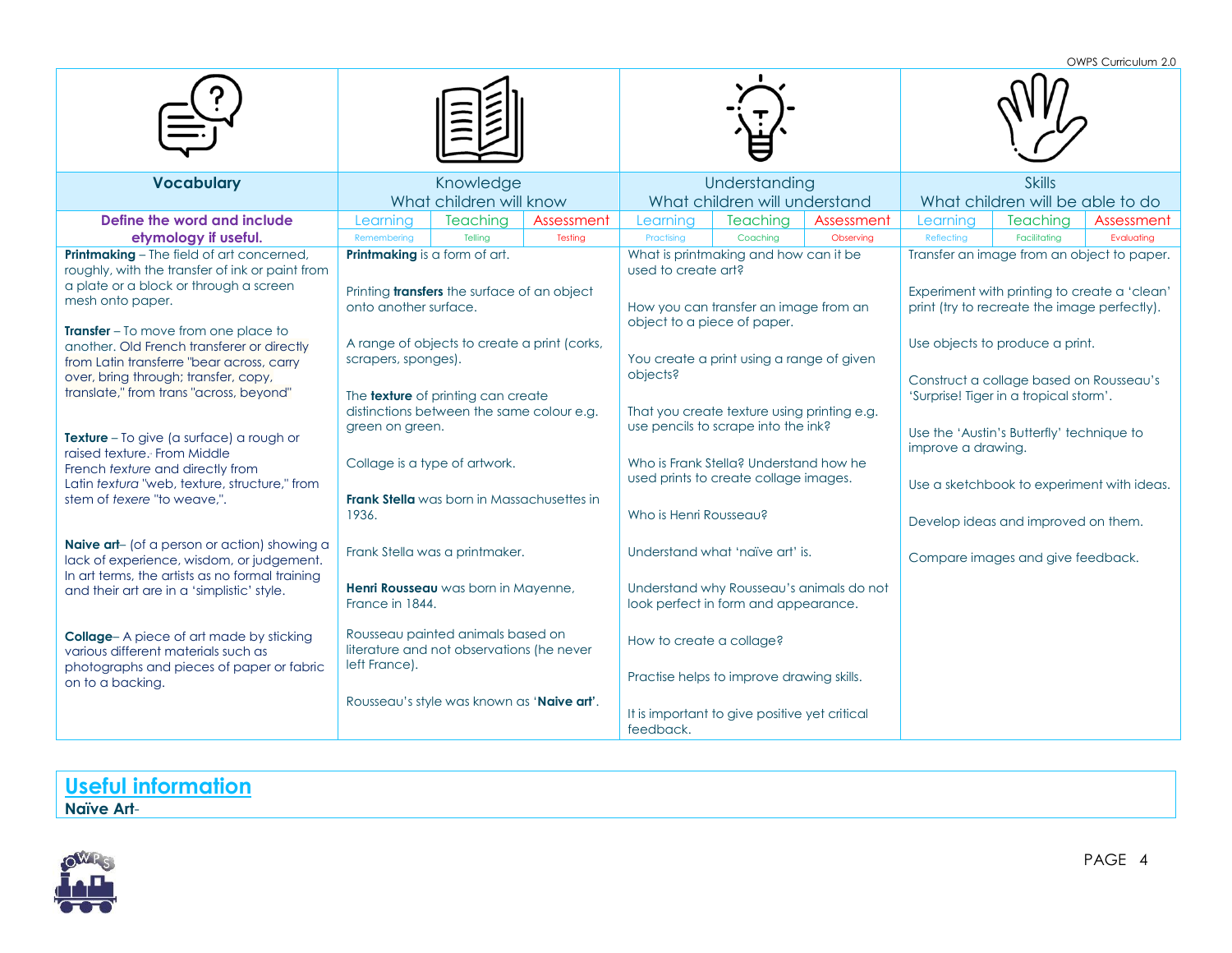Naïve art is simple, unaffected and unsophisticated – usually specifically refers to art made by artists who have had no formal training in an art school or academy. Naïve art is characterised by childlike simplicity of execution and vision.



**Rousseau's '**Surprise! **Frank Stella '***Juam, State I' 1997*

*Tiger in a tropical storm'* **1891**

**Website links** Information on Henri Rousseau <https://www.henrirousseau.org/>

Information on Henri Rousseau with a slideshow to images <https://www.nga.gov/features/slideshows/henri-rousseau.html>

A high quality image that can be used to zoom into Rousseau's artwork <https://artsandculture.google.com/entity/henri-rousseau/m02rdf6?categoryId=artist> <https://www.nationalgallery.org.uk/paintings/henri-rousseau-surprised>

Information on Frank Stella <https://www.tate.org.uk/kids/explore/who-is/who-frank-stella> <https://www.tate.org.uk/art/artworks/stella-juam-p12327>(Printed series- Juam)

A glossary of artistic terminology- Naive <https://www.tate.org.uk/art/art-terms/a>



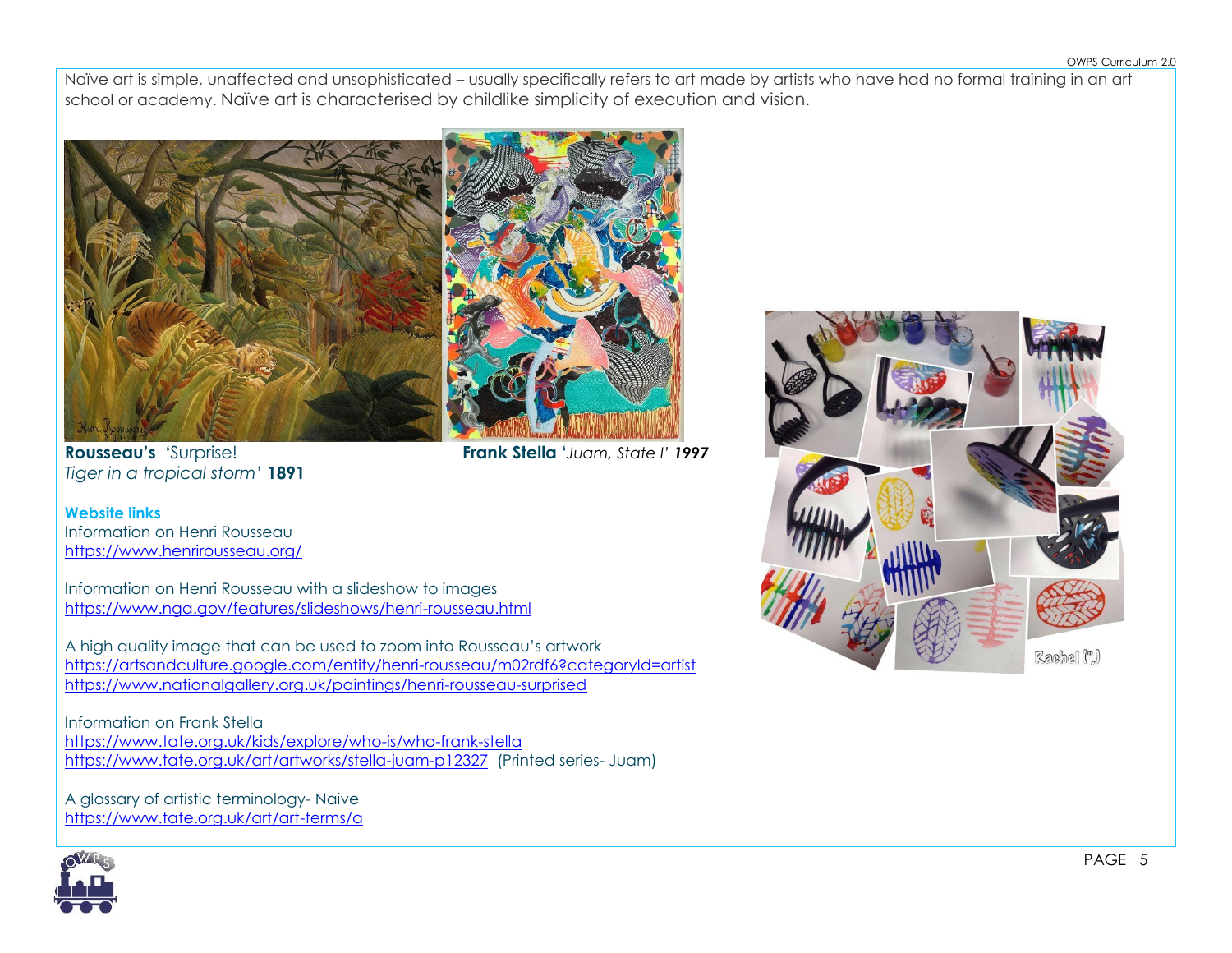| A Video from the National Gallery about reacting a 'Rousseau' inspired college.<br>https://www.youtube.com/watch?v=eAdFH-51YpM                                                                       |
|------------------------------------------------------------------------------------------------------------------------------------------------------------------------------------------------------|
| Mati and Dada video about 'Rousseau'<br>https://www.youtube.com/watch?v=ISUffeCL1HE                                                                                                                  |
| Austin's Butterfly critique and feedback<br>https://www.youtube.com/watch?v=E_6PskE3zfQ                                                                                                              |
| <b>Printmaking Theory</b><br>Printmaking information<br>https://www.bbc.co.uk/teach/class-clips-video/art-and-design-printmaking-different-materials/zhytscw                                         |
| https://www.twinkl.co.uk/resource/t-re-445-ks1-printing-powerpoint                                                                                                                                   |
| Printing ideas by Stuart Payne (local artist)<br>https://thamesfestivaltrust.org/our-work/education-programme/the story of water/stuart-payns-homemade-stamps                                        |
| <b>Library Resources</b><br>Katie's Picture Show By James Mayhew<br>The story of Paintings By Mick Manning and Brita Granstrom Page 50-51<br>Why is art full of naked people? By Susie Hodge Page 82 |
|                                                                                                                                                                                                      |

| <b>OWRS</b><br>轉    | Wisfow<br>Onion | <b>Primary</b> | School<br>$\equiv$ |  | Plan<br><b>Curriculum</b> | <b>OWRS</b><br>₩ |
|---------------------|-----------------|----------------|--------------------|--|---------------------------|------------------|
| <b>Subject: Ant</b> |                 | Year           |                    |  | : Summer<br><b>Jerm</b>   |                  |

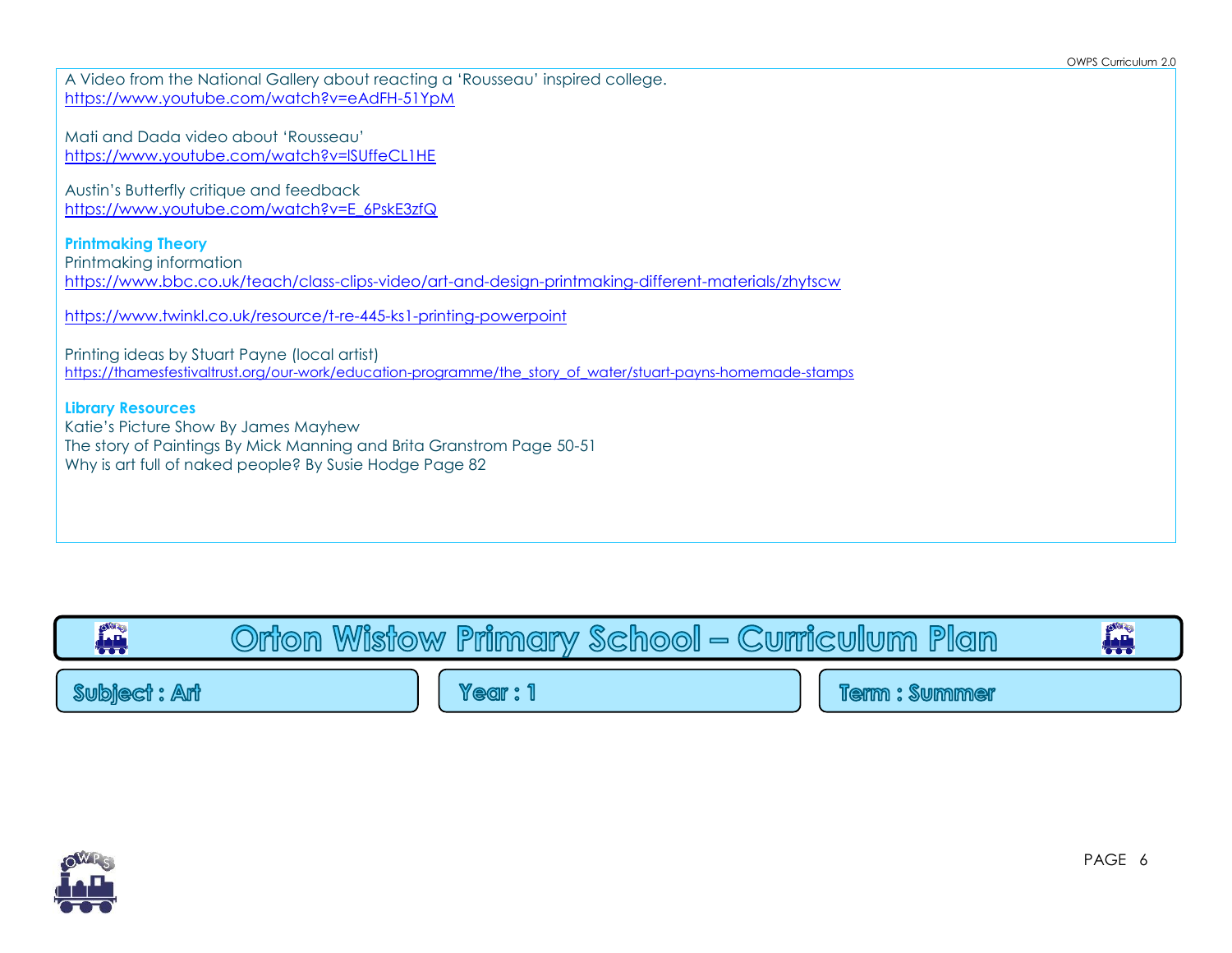OWPS Curriculum 2.0

|                                                                                                                                                                                                                                                                                                                                                                                                                                                                                                                                                                                                                                                                                                                                                                                      |                                                                                                                                                                                                                                                                                                                                                                                             |                                                                 |         |                                                                                                           |                                                                                                                                 |                                                                        | OWI J CUITCUIUIT Z.U                                                                                                                                                                                                                                                                                                          |                   |            |
|--------------------------------------------------------------------------------------------------------------------------------------------------------------------------------------------------------------------------------------------------------------------------------------------------------------------------------------------------------------------------------------------------------------------------------------------------------------------------------------------------------------------------------------------------------------------------------------------------------------------------------------------------------------------------------------------------------------------------------------------------------------------------------------|---------------------------------------------------------------------------------------------------------------------------------------------------------------------------------------------------------------------------------------------------------------------------------------------------------------------------------------------------------------------------------------------|-----------------------------------------------------------------|---------|-----------------------------------------------------------------------------------------------------------|---------------------------------------------------------------------------------------------------------------------------------|------------------------------------------------------------------------|-------------------------------------------------------------------------------------------------------------------------------------------------------------------------------------------------------------------------------------------------------------------------------------------------------------------------------|-------------------|------------|
| <b>Vocabulary</b>                                                                                                                                                                                                                                                                                                                                                                                                                                                                                                                                                                                                                                                                                                                                                                    | <b>Knowledge</b>                                                                                                                                                                                                                                                                                                                                                                            |                                                                 |         | <b>Understanding</b>                                                                                      |                                                                                                                                 |                                                                        | <b>Skills</b>                                                                                                                                                                                                                                                                                                                 |                   |            |
| Define the word and include                                                                                                                                                                                                                                                                                                                                                                                                                                                                                                                                                                                                                                                                                                                                                          | <b>Learning</b>                                                                                                                                                                                                                                                                                                                                                                             | What children will know<br><b>Teaching</b><br><b>Assessment</b> |         | What children will understand<br><b>Teaching</b><br><b>Assessment</b><br><b>Learning</b>                  |                                                                                                                                 | What children will be able to do<br><b>Teaching</b><br><b>Learning</b> |                                                                                                                                                                                                                                                                                                                               | <b>Assessment</b> |            |
| etymology if useful.                                                                                                                                                                                                                                                                                                                                                                                                                                                                                                                                                                                                                                                                                                                                                                 | Remembering                                                                                                                                                                                                                                                                                                                                                                                 | Telling                                                         | Testing | Practising                                                                                                | Coaching                                                                                                                        | Observing                                                              | Reflecting                                                                                                                                                                                                                                                                                                                    | Facilitating      | Evaluating |
| <b>Printmaking</b> - The field of art<br>concerned, roughly, with the transfer of<br>ink or paint from a plate or a block or<br>through a screen mesh onto paper.                                                                                                                                                                                                                                                                                                                                                                                                                                                                                                                                                                                                                    | <b>Painting</b> is a form of art.<br>There are different types of paints for different<br>types of paintings.                                                                                                                                                                                                                                                                               |                                                                 |         |                                                                                                           | What is painting is and how it is different<br>from other types of artwork.<br>There are different types of paint for           |                                                                        | Paint a picture from a sketch inspired by<br>Degas 'Beach scene'.<br>Create a collaborative piece of art.                                                                                                                                                                                                                     |                   |            |
| Impressionism - A 19th-century art<br>movement characterised by relatively<br>small, thin, yet visible brush strokes,<br>open composition, emphasis on<br>accurate depiction of light in its<br>changing qualities (often accentuating<br>the effects of the passage of time),<br>ordinary subject matter, inclusion<br>of movement as a crucial element of<br>human perception and experience,<br>and unusual visual angles.<br>Impressionism originated with a group<br>of Paris-based artists whose<br>independent exhibitions brought them<br>to prominence during the 1870s and<br>1880s.<br><b>Collaborative art-</b> defined simply<br>as artwork that involves working as a<br>team to create art, and each person<br>contributes in some significant way to<br>the artwork. | Brushes can be of different sizes.<br>Different size brushes are used for different<br>strokes.                                                                                                                                                                                                                                                                                             |                                                                 |         | different styles of painting.<br>does he create?                                                          | Brush sizes can effect stroke size.<br>Who is Edgar Degas? What type of artwork                                                 |                                                                        | Use different sizes of paintbrushes to create<br>different sized lines.<br>Mix primary colours to make secondary<br>colours.                                                                                                                                                                                                  |                   |            |
|                                                                                                                                                                                                                                                                                                                                                                                                                                                                                                                                                                                                                                                                                                                                                                                      | Edgar Degas was born in Paris, France in 1834.<br>He was an <b>Impressionist</b> artist.<br><b>Primary</b> colours can be mixed to create<br>secondary colours.<br>Degas painted a famous painting called<br>'Beach Scene' based on a French beach<br>during the 1800s.<br><b>Collaborative</b> art is art made by more than one<br>person.<br>Charles Meere was born in London in 1890. He |                                                                 |         | What is impressionism?<br>secondary?<br>'Beach Scene'.<br>What is collaborative art?<br>pattern' tell us? | How can you use primary colours to create<br>What can be understood from the painting<br>Who is Charles Meere? What does 'beach |                                                                        | Identify what makes a picture an<br>'Impressionist' painting.<br>Compare the work of Degas 'Beach<br>scene' to Charles Meere's 'Australian<br>Beach Pattern'.<br>Use a sketchbook to experiment with ideas.<br>Develop ideas and improved on them.<br>Give critical and positive feedback to a<br>peer.<br>Evaluate own work. |                   |            |
|                                                                                                                                                                                                                                                                                                                                                                                                                                                                                                                                                                                                                                                                                                                                                                                      | moved to Australia in 1932.<br>Charles Meere painted a beach scene called<br>'beach pattern'.                                                                                                                                                                                                                                                                                               |                                                                 |         |                                                                                                           |                                                                                                                                 |                                                                        |                                                                                                                                                                                                                                                                                                                               |                   |            |



PAGE 7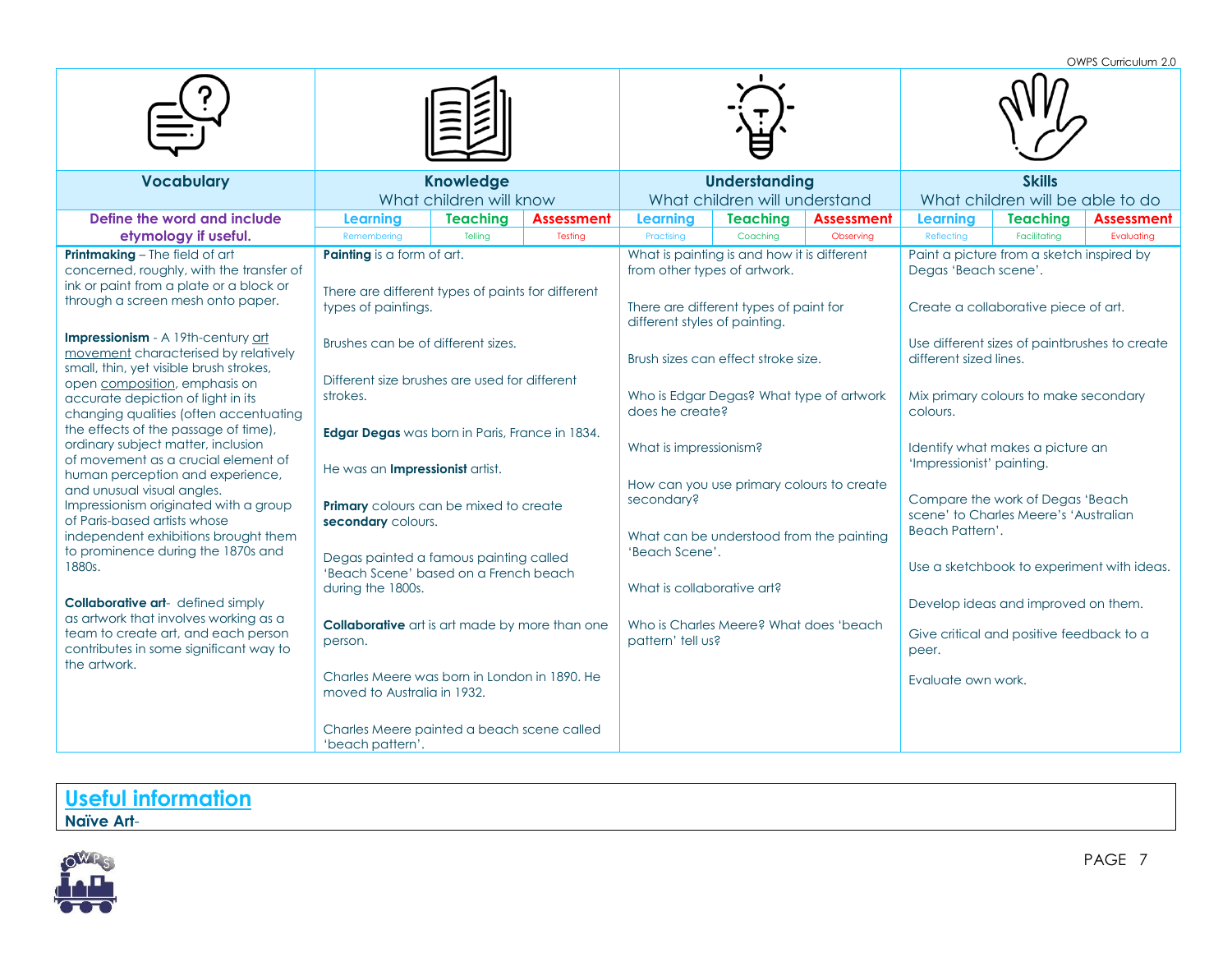Naïve art is simple, unaffected and unsophisticated – usually specifically refers to art made by artists who have had no formal training in an art school or academy. Naïve art is characterised by childlike simplicity of execution and vision. <https://www.tate.org.uk/art/art-terms/n/naive-art>

**Edgar Degas** <https://www.tate.org.uk/kids/explore/who-is/who-edgar-degas> <https://www.tate.org.uk/art/artists/edgar-degas-988>

### **Charles Meere**

<https://www.artgallery.nsw.gov.au/collection/works/OA20.1965/> <https://artsandculture.google.com/asset/australian-beach-pattern-charles-meere/qQH2HNiXfRkiSg?hl=en>

### **Impressionism**

<https://www.tate.org.uk/kids/explore/what-is/impressionism>



## **Edgar Degas, Beach Scene (1876-7)**

In contrast to his impressionist contemporaries, Degas chose to forego the uncomfortable setting of the outdoors favoured by the 'plein-air' painters, choosing instead to paint this beach in his studio, which is perhaps what lends this scene its somewhat unreal aura. Instead of conveying spontaneity and immediacy, this painting looks staged, and is clearly the product of prolonged reflection.